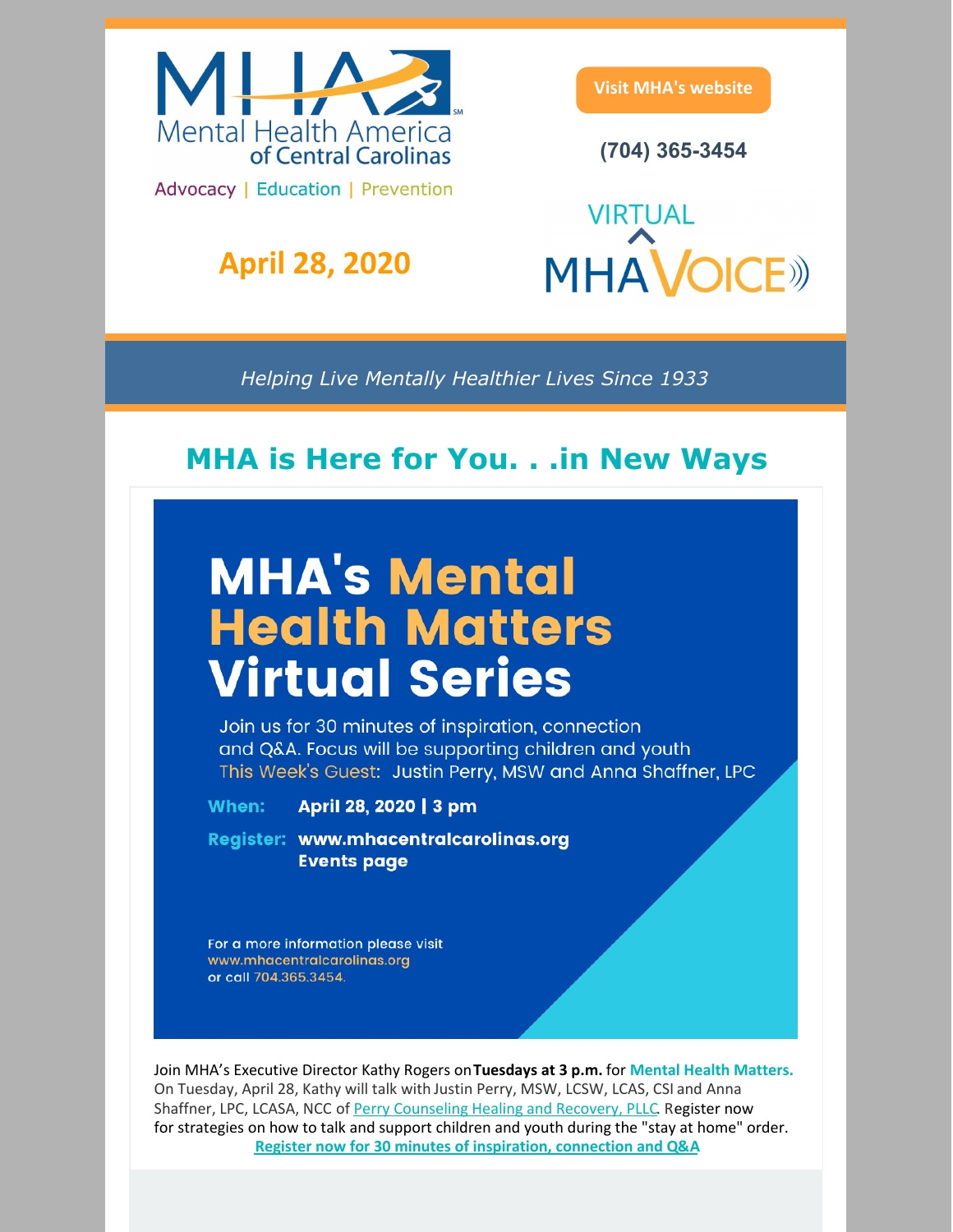

**QPR (Question, Persuade & Refer)** is a free evidence-based suicide prevention training MHA offers for high school students and adults. During this period of physical distancing, QPR Institute is allowing certified instructors to offer live, on-line courses.

#### **Register now for a Free 2-hour [workshop](https://app.etapestry.com/cart/MentalHealthAssociationofC_2/default/category.php?ref=1801.0.214131783)**

If you are interested in bringing this virtual training to a group of 10-25, contact Ericka [Ellis-Stewart](mailto:eellis-stewart@mhacentralcarolinas.org) or Kevin [Markle](mailto:kmarkle@mhacentralcarolinas.org) at 704.365.3454 to learn more.



MHA's ParentVOICE tream will be hosting **EMPOWERMENT Parent/Caretaker Group** LIVE via Zoom! Join us virtually Tuesdays from 2:30-3:30 p.m. For more information or to get the Zoom invitation: **[Candace](mailto:cwilson@mhacentralcarolinas.org) Wilson** or 704.517.5364 **Cathy [Johnson](mailto:cjohnson@mhacentralcarolinas.org)** or 980.406.1169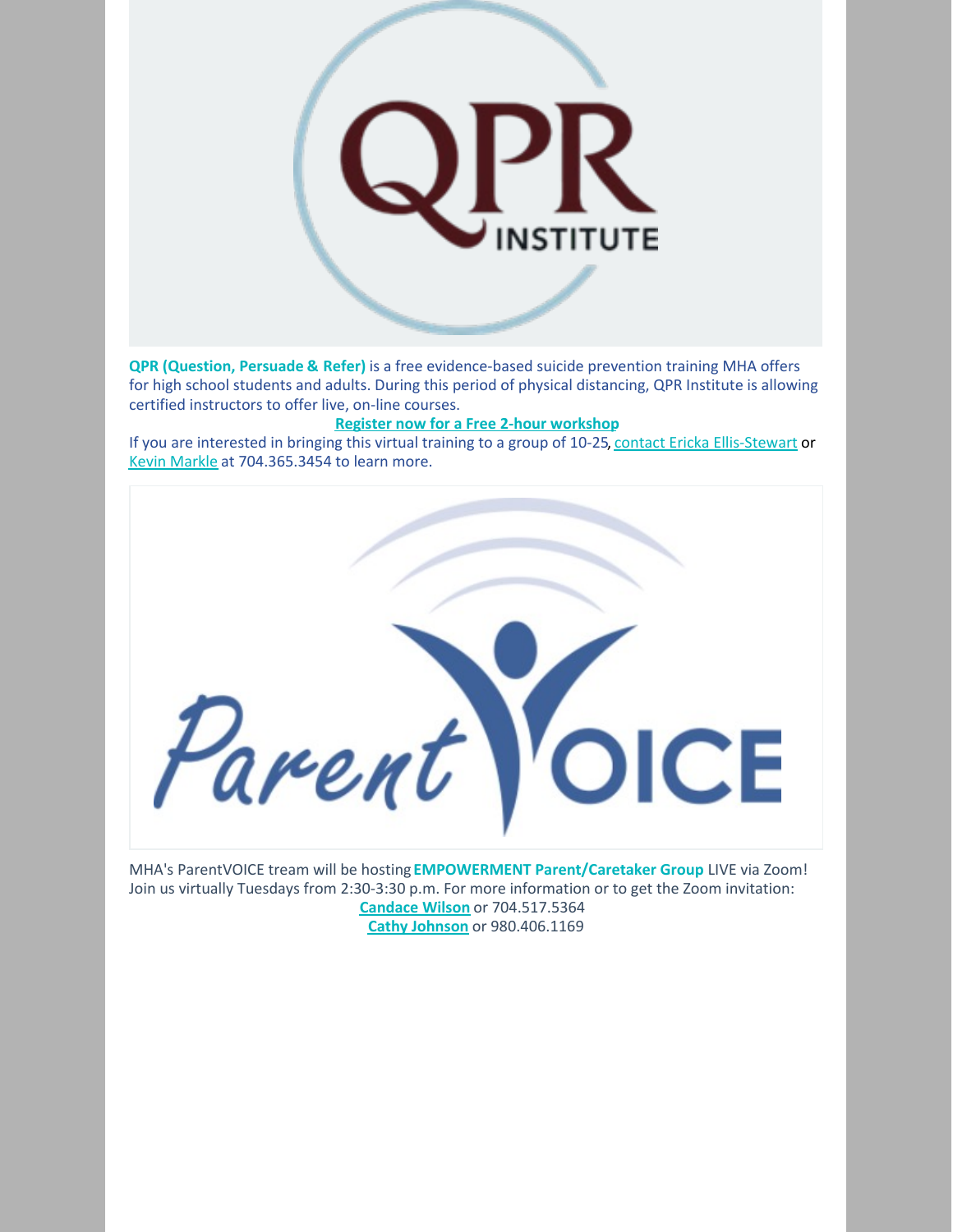

**ACTIVE YOUTH** will be hosting our monthly support group for 12-18 year olds on Thursdays from 3:00-4:00 p.m. via Zoom. For more information and to receive the Zoom link contact: **Kevin [Markle](mailto:kmarkle@mhacentralcarolinas.org)** or 980.406.1527

# Join Our Virtual Fundraising Event!



We See You during these unprecedented times of uncertainty, physical distancing and disruption to our community, and MHA is responding to ever-changing and increasing needs. Now more than ever, we all need to focus on our mental health and well-being.

As our communities begin to heal from the COVID-19 Pandemic, MHA will be here to help rebuild the hope, spirit and well-being of people throughout Mecklenburg and Cabarrus Counties. **We Need Your Help!** Join or host a watch party and consider making an investment in the recovery of our community wellness. To learn how to "host a watch party" email [Andrea](mailto:atowner@mhacentralcarolinas.org) Towner or to get the link:

**Register Now for [Thursday,](https://app.etapestry.com/cart/MentalHealthAssociationofC_2/default/category.php?ref=418.0.36180013) May 14 from 8:00-8:30 a.m.**

**We See You. . . ParentVOICE Team**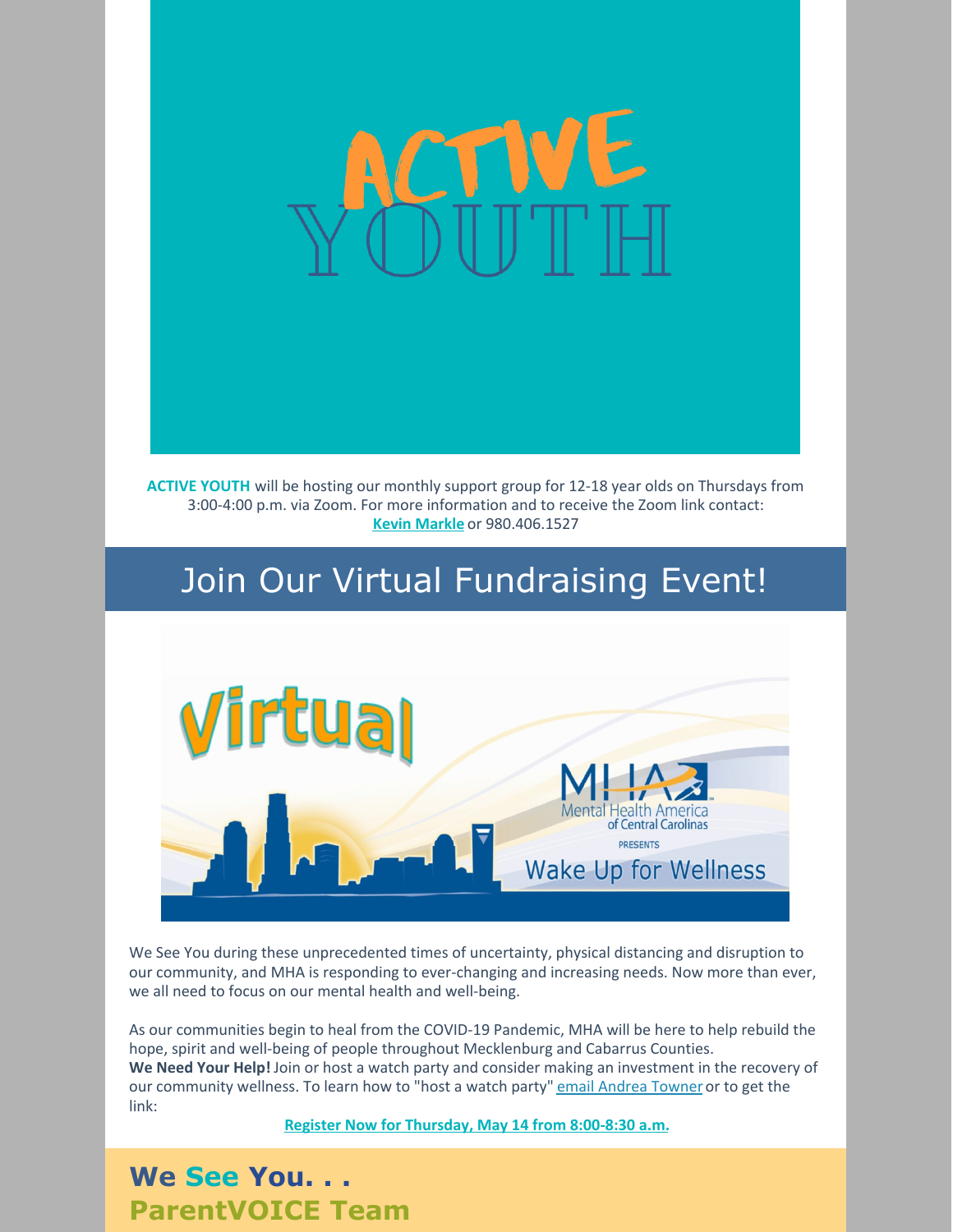## **Busy Helping Families Cope With COVID-19**

A Cabarrus family supported by MHA's [ParentVOICE](https://www.mhacentralcarolinas.org/ParentVOICE.cfm) program recently shared, *"We are so grateful for the services MHA has provided for our family this past year. Recently, your friendly face during a zoom support group call, advocacy advice during this time of crisis schooling, and most importantly, helpful resources for our family. My husband and I were both out of work due to COVID-19 and thanks to MHA, they were able to point us in the right direction for food for our children, helped us navigate the unemployment process and sent us job postings. Because of these resources, our family has been able to stay afloat and my husband was just offered a new job. Thank you, MHA, for all you do for us and the entire community."*

**- The Holt Family**

## **Be Encouraged**

Check out [MHA's](https://www.facebook.com/pg/Mental-Health-America-of-Central-Carolinas-MHA-129550187112894/videos/?ref=page_internal) video series created by volunteers and staff during the COVID-19 pandemic, sharing their coping strategies and messages of encouragement.

Two Minute [Message](https://www.facebook.com/129550187112894/videos/606248243299486/)

**COVID-19 INFORMATION AND MENTAL HEALTH RESOURCES** 

**MILAZE** 

#### **Need Resources? We've Got You Covered**

**Mental Health And COVID-19 – [Information](https://mhanational.org/covid19?fbclid=IwAR2OA8QMBCXNUg5tuEYU0gXfZegsjxU81183mOFyHxJlx9ABJB3qcJHtIZg) And Resources**

## **MHA's 2019-2020 Corporate Investors**

**Visionary**

**& V NC** | Healthy Blue



**MHA Storyteller Missy Willis**, who will be featured during MHA's Virtual Wake Up for [Wellness](https://app.etapestry.com/cart/MentalHealthAssociationofC_2/default/category.php?ref=418.0.36180013) event, recently shared, *"The work you all are doing is monumental and connecting people to the right resources."*





Coping with COVID-19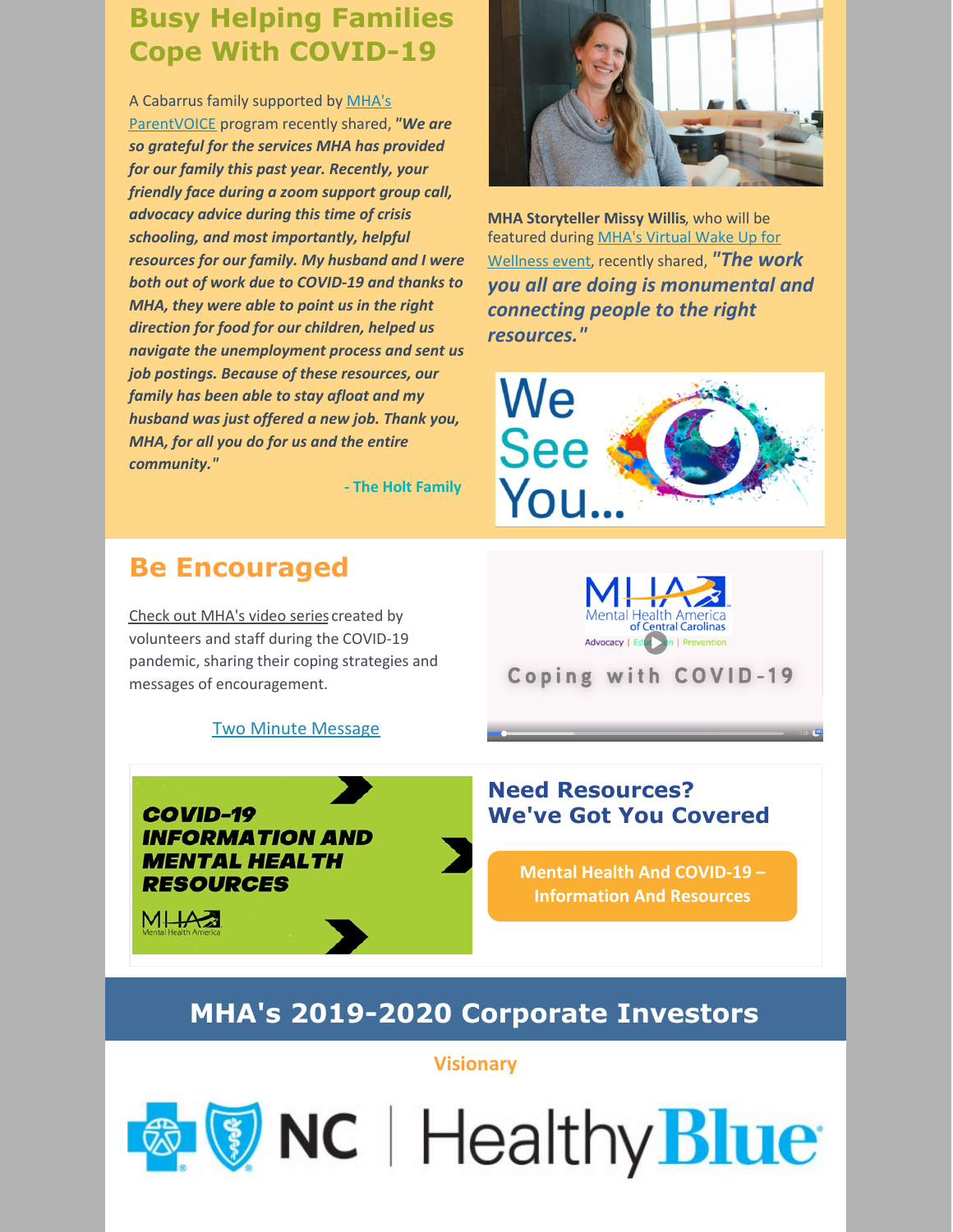**Advocacy Leaders**









#### **Anti-Stigma Champions**







HEALTH CARE SYSTEMS INC.





#### **Corporate Wellness Circle**

The Anxiety & OCD [Treatment](https://www.anxietyandocdtreatmentcenter.com/) Center Charlotte [Psychotherapy](http://www.charlottepsychotherapy.com/) &

[Consultation](http://www.charlottepsychotherapy.com/) Group

### GET [HELP](https://www.mhacentralcarolinas.org/gethelp.cfm) | OUR [PROGRAMS](https://www.mhacentralcarolinas.org/programsoverview.cfm) | GET [INVOLVED](https://www.mhacentralcarolinas.org/getinvolved.cfm) | [ABOUT](https://www.mhacentralcarolinas.org/aboutmhacc.cfm) US

Mental Health America of Central Carolinas is dedicated to providing help, offering hope and promoting mental wellness through advocacy, education and prevention in Mecklenburg and Cabarrus Counties.